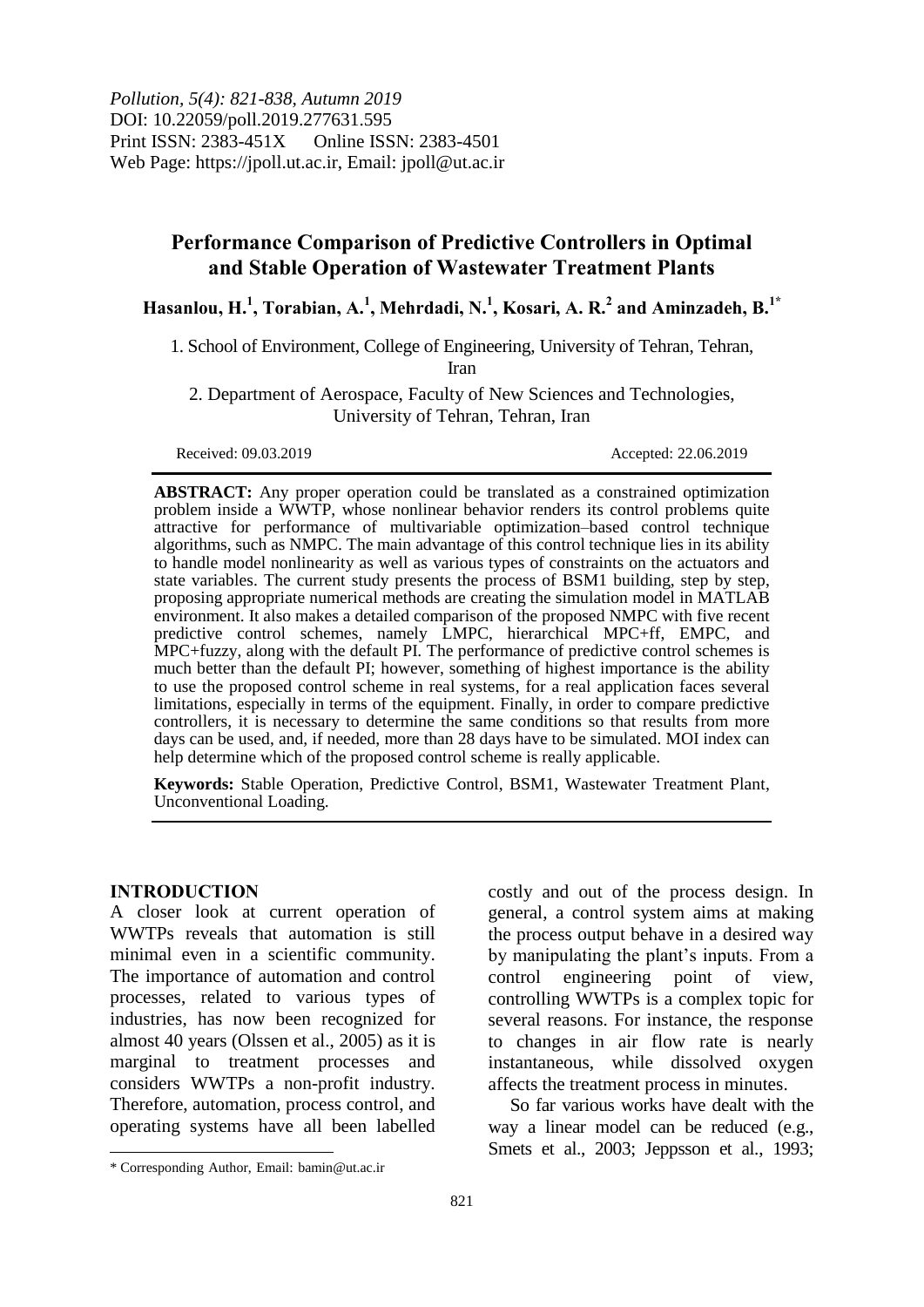Julien et al., 1998; Hahn and Edgar, 2002; and Lee et al., 2002), showing that balancing linear systems is a powerful technique, easy to implement. However, especially when model-based control methods like nonlinear model predictive control are needed, a nonlinear model can provide a more accurate description of process dynamics. However, due to the increased complexity introduced by model nonlinearity, nonlinear controllers show some drawbacks when compared to linear ones.

The main goal of this project is to maintain the quality of the plant effluent in given limits in terms of flow rate and composition, whatsoever the variations of the incoming wastewater. This can be used in two approaches: controlling various concentrations (nitrate, oxygen, etc.) at specific locations within the reactors or in a direct scheme, where the set points are the effluent quality indicators. The difficulty here is that they are given as constraints, not as set points (Shen et al., 2008).

In the literature, one can see works that propose various methods to control and model WWTPs, even though their evaluations and comparisons are difficult (Chachuat et al., 2001; Olsson and Newell, 2002; Mulas, 2005; Weijers, 2000). Most papers have used the Benchmark Simulation Model No.1 (BSM1) as the working scenario, their control objectives usually based on improving the effluent quality and/or cost indices. There is not a vast amount of literature to cover control in WWTPs. In some cases a direct control of the effluent variables were used to avoid violations of the effluent limits. Qin and Badgwell (2003) made a good overview of both linear and nonlinear commerciallyavailable MPC technologies, while Francisco et al. (2011) and Han et al. (2014) presented a procedure for tuning of MPC of WWTPs and a nonlinear multi-objective MPC control scheme. Shen et al. (2009) implemented three different forms of feedback MPC, i.e., DMC, QDMC, and a modified version of QDMC, incorporating feed forward. In addition, direct addressing of effluent quality as well as operating costs in a control design was expected in some works, e.g., Zeng and Liu (2015), to be capable of obtaining significantly-improved results, where economic MPC was adapted to a WWTPs and the performance of the EMPC was compared with a PI control scheme. This method could have a practical application if and only if the process model, occurring in the clarifier, is available; otherwise, no satisfactory performance can be expected. The reason behind using the LMPC is that linearized model requires less computational effort and time to simulate. This will of course have limited applicability.

Other works have given a trade-off between operational costs and effluent quality, though not tackling effluent violations. They usually propose hierarchical control structures. For instance, Santin et al. (2015) proposed a control strategy with the aim of eliminating violations of effluent pollutants by using fuzzy and MPC controllers. Another work proposed a twolevel compensated hierarchical control strategies (MPC+FF) to control  $S_{NO,2}$  and  $S<sub>0.5</sub>$  in the lower level, with the higher one modifying  $S_{0,5}$  set point of lower level, in accordance with the working conditions (Santin et al., 2015). A more recent work in this area can be found in Revollar et al. (2017) who compared five different control schemes of EMPC in dry weather condition.

Motivated by the success of different schemes of MPC in various applications and the fact that more and more severe regulations are imposed to WWTPs, themselves inherently multi-variable processes, the present work takes full advantage of NMPC control scheme to optimize effluent quality, while minimizing the costs, which is at the same time the main objective of treatment plants. In this control approach the control action, based on the prediction of future dynamics of the system, allows early control action to be taken in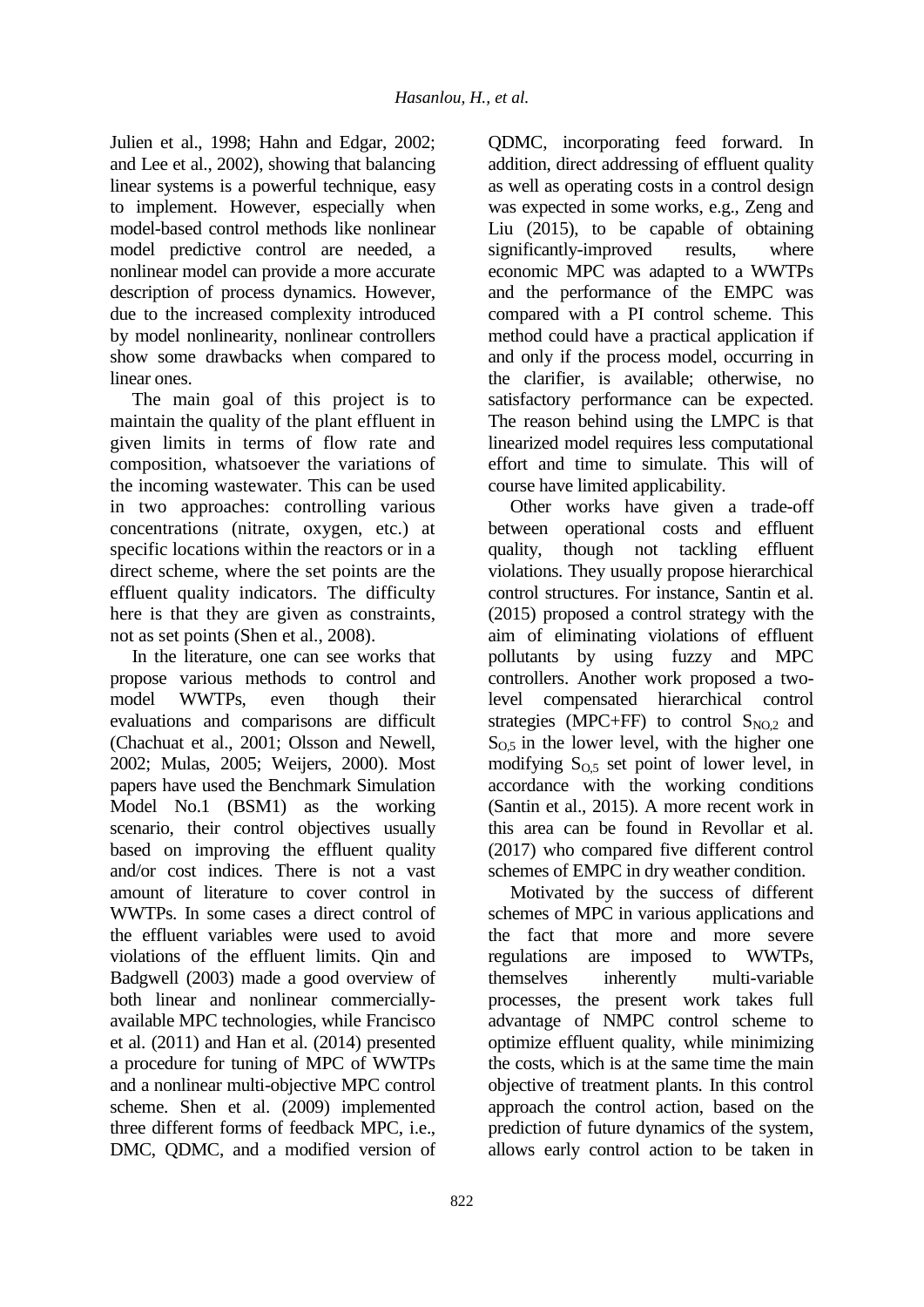order to accomplish the control performance based on the expected future behavior.

What makes this work significant can be listed as below:

- 1. Its identification of the nonlinear predictive model of the process along with simulation and on-line control of NMPC controllers is performed via MATLAB direct coding instead of MPC toolbox.
- 2. It determines the initial conditions of the reactors as well as the  $10<sup>th</sup>$  layer settler.
- 3. It applies more than one numerical solution in different steps of simulation, thus reducing the amount of additional calculation and time significantly especially for non-advanced computers . This becomes very important in predictive controlling systems.
- 4. It makes a detailed comparison among five control techniques include for trajectory tracking under external disturbances: classical linear MPC, hierarchical MPC with feed forward action, Economic MPC (EMPC), MPC+fuzzy, default PI, and a more advanced nonlinear MPC (NMPC). The main aim of this comparison is to determine both the benefits and drawbacks of considering the full system dynamics in terms of computation effort, performance improvement, and disturbance rejection.
- 5. The method of building the BSM1 simulation model is presented step by step.

After introducing the steps of building BSM1 model, the article compares the proposed NMPC in details with five recent predictive control schemes as well as the default PI controllers of benchmark model.

## **MATERIAL AND METHODS**

*Benchmark of wastewater treatment plants*: From a practical point of view, it is not possible to assess all control strategies,

provided in research works, either in real life or in a laboratory context, thus making any attempt of simulation a cost-effective tool for this purpose. However, one should consider to compare different operation strategies, for which a standard instruction has to be followed in order to create the system model. The present section gives the BSM1 model employed in the controllers' formulation in details. BSM1 is a simulation environment, defining a plant layout, a simulation model, influent loads, test procedure, and evaluation criteria for both the evaluation and comparison of different control strategies. Figure1 demonstrates a common and relatively-simple plant layout, combining nitrification with pre-denitrification. The plant is consisted of five bioreactors, connected in series, followed by a 10-layer secondary settler, the  $6<sup>th</sup>$  layer of which (counting from bottom to top) is the feed layer, itself. Also Table 1 offers the main characteristics of BSM1 benchmark model.

The current research used the IWA Activated Sludge Model No.1 (ASM1) (Henze et al., 2000) to describe and simulate eight different biological processes, taking place in the reactors. Double-exponential settling velocity model (Takacs et al., 1991) was also used to simulate vertical transfers between the settler layers. Both models are internationally accepted.

The three scenarios used for this study entailed typical feed disturbances for three influential data (Alex et al., 2008), namely dry weather, rainy weather, and stormy weather, for 14 days of the influential data with sampling intervals of 15 minutes. Such a multivariable process should operate under those constraints that concern the outputs along with the manipulated variables. Table 2 presents the effluent constraints. In order to ensure that the results were obtained under very same conditions and could be compared, a simulation protocol got established. Figure 2 demonstrates the BSM1 building process step by step.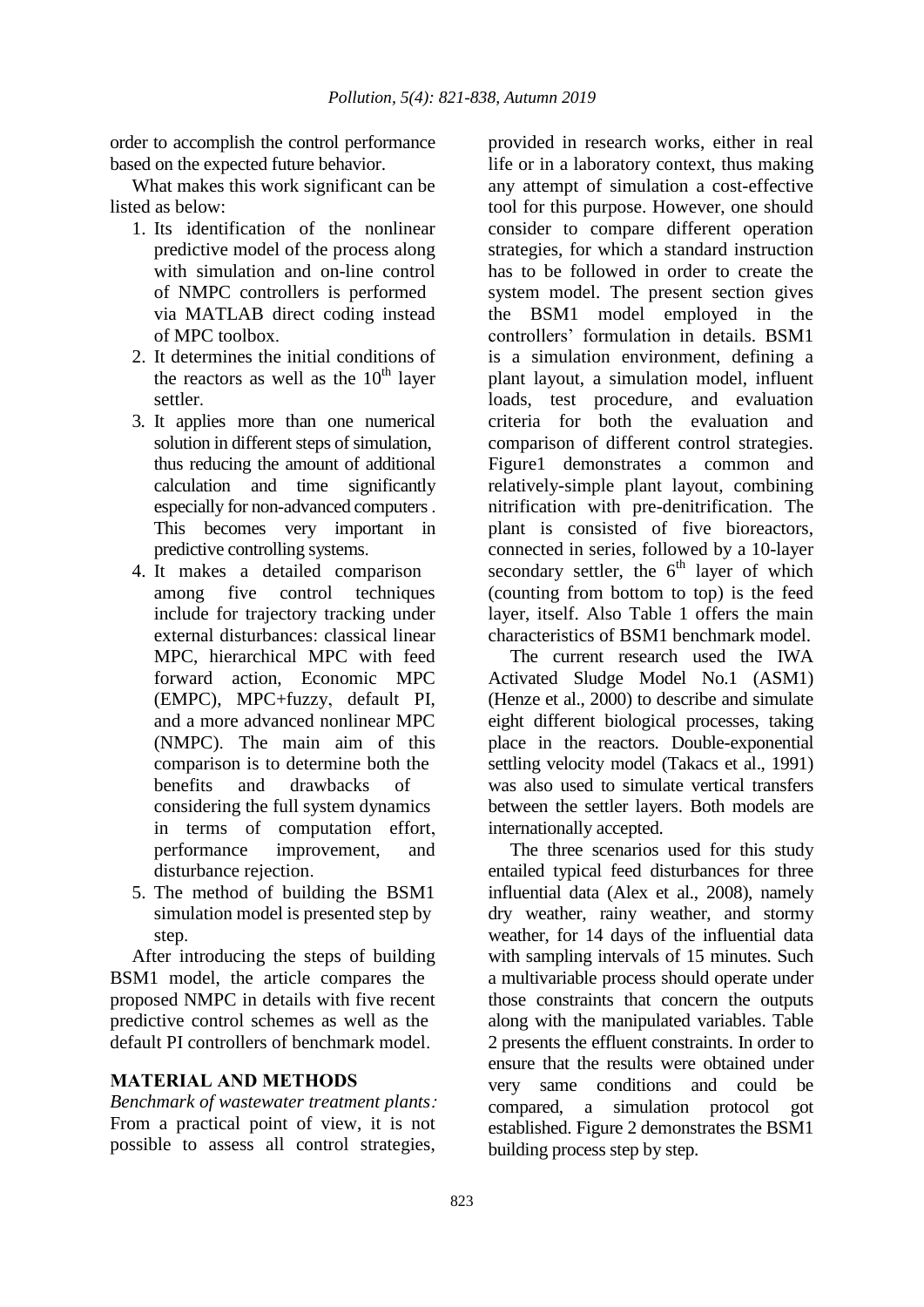*Hasanlou, H., et al.*



**Fig. 1. BSM1 benchmark layout**

| <b>Process Parameter</b>                            | Value                        |
|-----------------------------------------------------|------------------------------|
| Total volume of bioreactors                         | 5999 $m3$                    |
| Non-aerated compartments volume (reactor $1 \& 2$ ) | $1000 \text{ m}^3$           |
| Aerated compartments volume (reactors 3 to 5)       | $1333 \text{ m}^3$           |
| Fixed oxygen transfer coefficient $(KLa)$           | $1 h^{-1}$                   |
| Saturation concentration for oxygen                 | $8 \text{ g/m}^3$            |
| Settler volume                                      | $6000 \text{ m}^3$           |
| Internal recycle flow rate                          | 55338 $m^3/d$                |
| Average influent flow rate                          | $18446 \text{ m}^3/\text{d}$ |
| Wastage flow rate                                   | 385 $m^3/d$                  |
| External recycle flow rate                          | $18446 \text{ m}^3/\text{d}$ |

|  | Table 1. Characteristics of BSM1 model (Alex et al., 2008) |  |  |  |  |
|--|------------------------------------------------------------|--|--|--|--|
|--|------------------------------------------------------------|--|--|--|--|

#### **Table 2. Effluent quality limits (Alex et al., 2008)**

| <b>Value</b>                   |
|--------------------------------|
| $<$ 18 g N.m <sup>3</sup>      |
| <100 g $\text{COD}.\text{m}^3$ |
| $<4\text{ g N.m}^3$            |
| $<$ 30 g SS.m <sup>3</sup>     |
| $<$ 10 g BOD.m <sup>3</sup>    |
|                                |

**Step 1.** Predicting the initial values of the steady state for aeration reactors and secondary settler.

**Step 2.** Simulating the plant in open loop for  $150$  days under constant inputs of the 1<sup>st</sup> column of Table 3 by using ODE15s solver and comparing the results to appendix 2 of ref ( Alex et al., 2008).

**Step 3.** Simulating the plant in closed loop for 150 days first under constant inputs of the 1<sup>st</sup> column of Table 3 by using ODE15s solver, then under dry weather conditions for 14 days via ODE45 as suggested in ref ( Alex et al., 2008), and saving the results as the initial values of dynamic simulation.

**Step 4.** Simulating the plant under different weather conditions with default PI controllers and the results of the last 7 days to be used for evaluation of the performance of the control scheme.



**Fig. 2. Flowchart of building BSM1 with different controllers**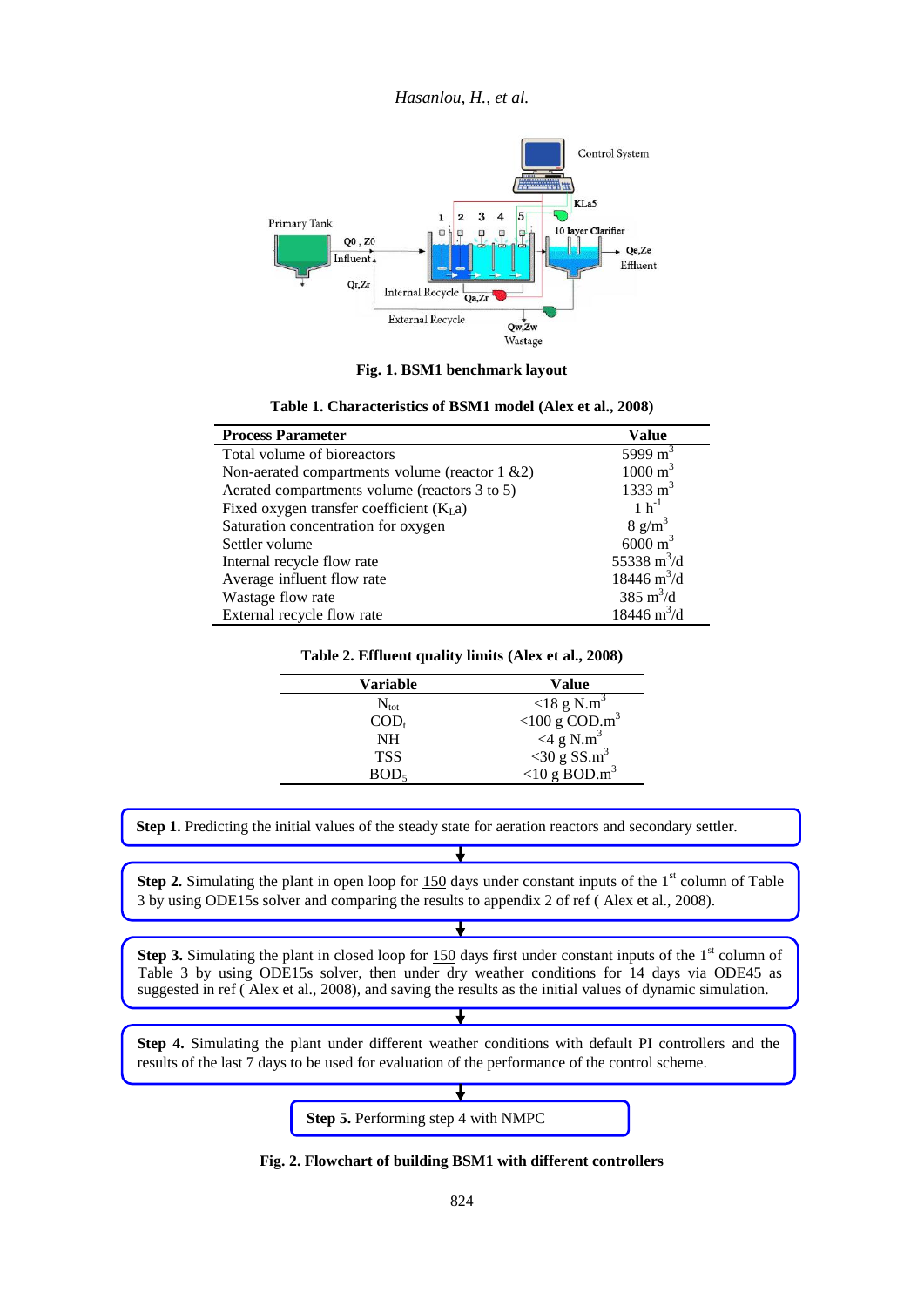Table 3 demonstrates the initial values of steady state solution of the equation matrix inversion and state variables of raw influent wastewater. As shown in Table 4, the initial values for use in the numerical integration routine can be obtained from the steady state solution for each completely-mixed reactor. The process of treatment can be described by the following equations matrix:

| State variable  | Input  | Initial concentrations of state variables (mg/L) |                  |                  |                  |                  |
|-----------------|--------|--------------------------------------------------|------------------|------------------|------------------|------------------|
|                 | (mg/L) | <b>Reactor 1</b>                                 | <b>Reactor 2</b> | <b>Reactor 3</b> | <b>Reactor 4</b> | <b>Reactor 5</b> |
| $S_I$           | 30.00  | 30.00                                            | 30.00            | 30.00            | 30.00            | 30.00            |
| $S_{S}$         | 69.50  | 2.81                                             | 1.46             | 1.15             | 1.00             | 0.89             |
| $X_I$           | 51.20  | 1149.13                                          | 1149.13          | 1149.13          | 1149.13          | 1149.13          |
| $X_{S}$         | 202.32 | 82.13                                            | 76.39            | 64.85            | 55.70            | 49.31            |
| $X_{BH}$        | 28.17  | 2551.80                                          | 2553.39          | 2557.13          | 2559.18          | 2559.34          |
| $X_{BA}$        | 0.00   | 148.39                                           | 148.31           | 148.94           | 149.53           | 149.8            |
| $X_{P}$         | 0.00   | 448.85                                           | 449.53           | 450.52           | 451.31           | 452.21           |
| $S_{\rm O}$     | 0.00   | 0.00                                             | 0.00             | 1.72             | 2.43             | 0.49             |
| $S_{NO}$        | 0.00   | 5.37                                             | 3.66             | 6.54             | 9.30             | 10.42            |
| S <sub>NH</sub> | 31.56  | 7.92                                             | 8.34             | 5.55             | 2.97             | 1.73             |
| $S_{ND}$        | 6.95   | 1.22                                             | 0.88             | 0.83             | 0.77             | 0.69             |
| $X_{ND}$        | 10.59  | 5.28                                             | 5.03             | 4.39             | 3.88             | 3.53             |
| $S_{ALK}$       | 7.00   | 4.93                                             | 5.08             | 4.67             | 4.29             | 4.13             |
| <b>TSS</b>      | 211.27 | 3285.20                                          | 3282.55          | 3277.85          | 3273.63          | 3269.84          |

**Table 3. Results of performing step 1 of the flowchart.**

**Table 4. Steady state solution of mixed aeration reactors equations**



For instance the  $6<sup>th</sup>$  row can be obtained as follow:

## $v_{65}b_A X_{BA} - D_x X_{BA} + v_{63}K_3 S_{NH} = -D_h X_{BA}$

The initial values for different layers of secondary settler were equal to the  $5<sup>th</sup>$ column of the table. For the purpose of complementary explanations about the

processes, occurring in an activated sludge reactor, one can refer to Henze et al. (2000). The initial conditions, from steps 2 and 3 of the flowchart, can be found in Zeng, J .and Liu, J .(2015).

Finding a suitable control structure; that is to find the actual implementation of the optimum policy in the plant, is an important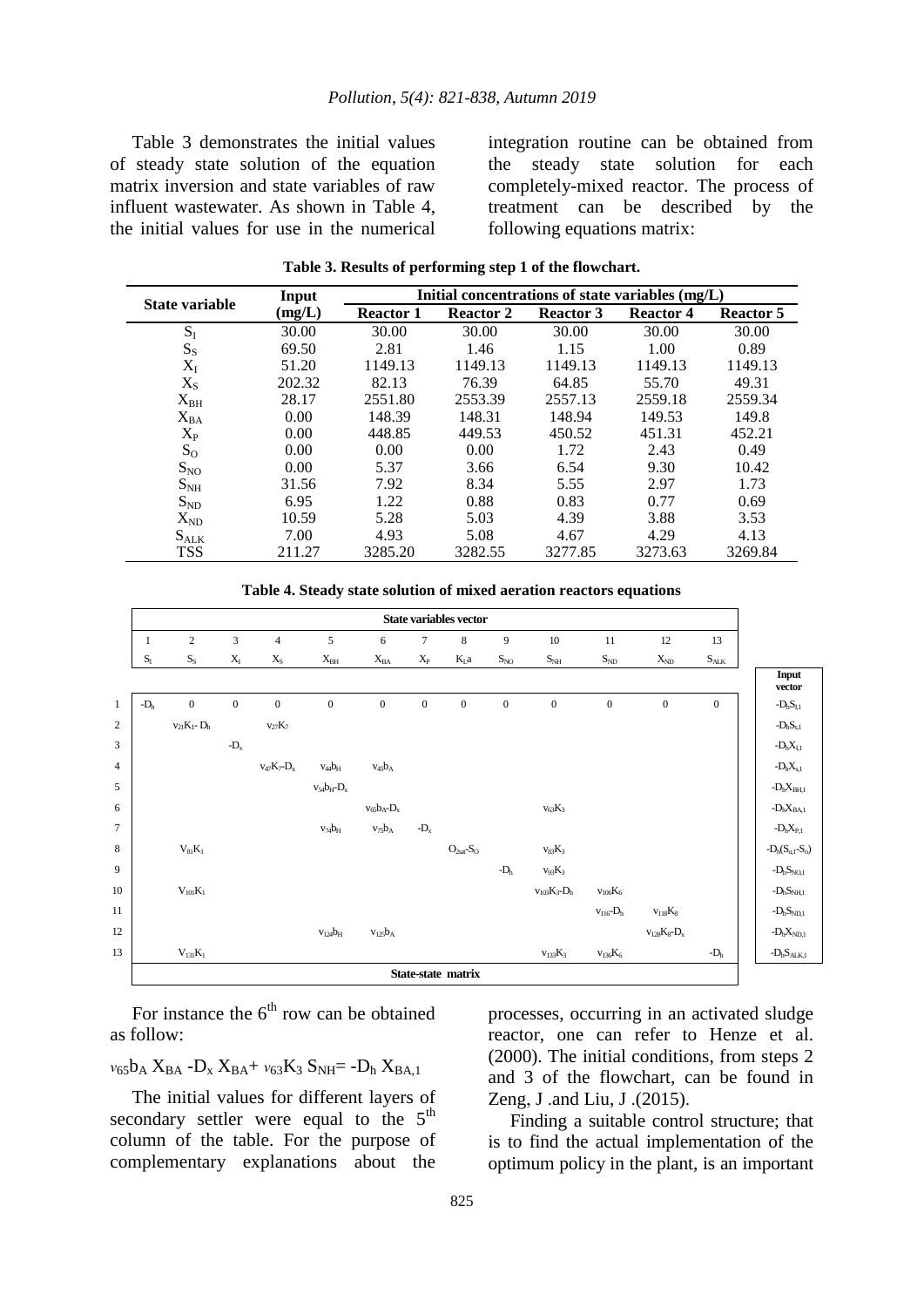step in controlling of a WWTP. It makes definition of the optimal operation for the process a critical and important task. Model-based predictive control has been considered recently due to its capacity to deal with multivariable systems and constraints. Continuing research activities in the field of Nonlinear Model Predictive Control has resulted in various contemporary developments, with NMPC predicting the trajectory of the system on a prediction horizon by means of the process' model, also computing an optimal control sequence on a control horizon (Muller et al., 2014). It is quite beneficial to use the nonlinear model of the plant as a nonlinear state estimator with two PID controllers, instead of the default PI controller of BSM1. This is pertinent as popular PI controller may be hard to tune or becomes ineffective when a multivariable system with actuators is to be controlled. Two benefits of MPC control technique implementation include its integration of constraints into the optimization of the cost function and handling multivariable control problems (Rossiter, 2003). A detailed discussion on the construction of the estimator can be found in Alvares (2000) and Lopez (2000).

PI/PID Controller or three-term controller is a control loop feedback mechanism, widely used in industrial control systems, whose distinguishing feature is its ability to use the three control terms of proportional, integral, and derivative influence on the controller output in order to apply accurate and optimal control. The form of the PID controller, encountered in industry most often than not, can be expressed mathematically as below:

$$
u_j(t_k) = K_{pj} \left[ \left( y_j^{set} - y_j(t_k) \right) + \frac{T_{ij}}{T_{ij}} \sum_{m=0}^k \left( y_j^{set} - y_j(t_m) \right) + T_{dj} \left( y_j(t_{k-1}) - y_j(t_k) \right) \right]
$$
  
\n
$$
Ki = Kp / Ti
$$
  
\n
$$
Kd = Kp \times Td
$$
\n(1)

 $j = 1, 2$ 

where  $y_1^{\text{set}}$  and  $y_2^{\text{set}}$  are the set points of  $S_{NO,2}$  and  $S_{O,5}$ , respectively. Since set points are constant, their derivatives get eliminated.  $K_{p1}$ ,  $T_{t1}$ ,  $T_{i1}$ , and  $T_{d1}$  are the proportional gain, the anti-windup time constant, integral time constant, and derivative time constant of the controller associated with  $S_{NO,2}$ , respectively, with  $K_{p2}$ ,  $T_{12}$ ,  $T_{12}$ , and  $T_{d2}$  being corresponding parameters of the controller, associated with  $S<sub>0.5</sub>$ , Ki, and Kd, all being non-negative and denoting the coefficients for integral and derivative terms, respectively (Astrom and Hagglund, 1995). The first control loop involves the control of DO,5 via manipulating  $K<sub>L</sub>a5$  to the set point of 2 mg/L. The second one has to maintain NO,2 at a set point of 1 mg/L by manipulating Qr. Table 5 summarizes the needed parameters of PI/PID controllers. By setting the Kd coefficient to zero, the default PI controllers of BSM1 could be achieved.

| Table 5. Parameters of PI/PID controller |  |  |
|------------------------------------------|--|--|
|------------------------------------------|--|--|

|                   | $S_{NO,2}$ controller | unit                    | $S_{0.5}$ controller | unit                                                      |
|-------------------|-----------------------|-------------------------|----------------------|-----------------------------------------------------------|
| Sensor class      | B0                    |                         | A0                   |                                                           |
| Measurement range | $0-20$                | $gN/m^3$                | $0 - 10$             | $g(-\text{COD})/m^3$                                      |
| Measurement noise | 0.5                   | $gN/m^3$                | 0.25                 |                                                           |
| Kр                | 10000                 | $m^3/\text{d}/(gN/m^3)$ | 25                   | $g(-COD)/m^3$<br>m <sup>3</sup> /d/(gCOD/m <sup>3</sup> ) |
| Ti                | 0.025                 | days                    | 0.002                | days                                                      |
|                   | 0.015                 | days                    | 0.001                | days                                                      |
| Td                | 0.015                 | days                    | 0.001                | days                                                      |
| Set point         |                       | $gN/m^3$                |                      | $g(-COD)/m^3$                                             |
| <b>MV</b>         |                       | $m^3/d$                 | $KL$ a5              | 1/h                                                       |
| MV range          | $0$ to 5 of $Q0$      | $m^3/d$                 | $0 - 10$             | 1/h                                                       |
|                   |                       |                         |                      |                                                           |

\*MV: Manipulating Variable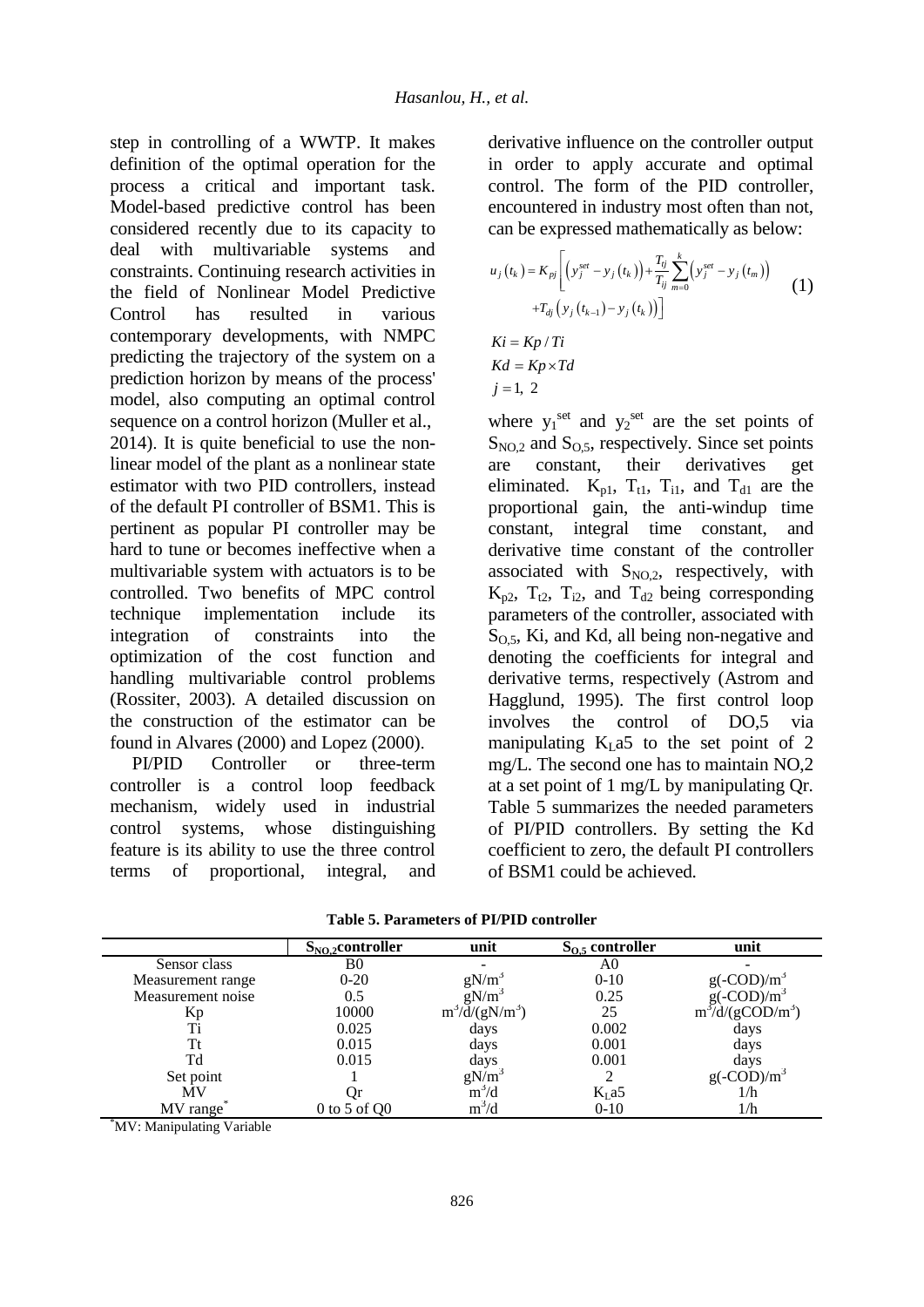The idea of MPC, whether linear or nonlinear, is to utilize a model of the process in order to predict and optimize the future system behavior. In linear MPC, system operation is approximated in the vicinity of the working point by a discrete-time statespace linearized model. Nonlinear MPC fits with the nonlinear nature of the system's operational problems. The chief argument is that it is much more challenging to use nonlinear models than linear ones, with most natural systems using a nonlinear model to express the relations among their parameters. Yet, most of the time, a linearized model is used to design the process control system. Once correct functioning of the control system is ensured, the designed controller is applied to the real system with a nonlinear model. Thus, in practice one will encounter some errors. The use of a nonlinear model to design the control system is only preferable for systems with slow dynamics. Yet, on the contrary, using linearized model is the first choice in fast dynamics systems. In what follows, a continuous nonlinear time MPC control method will be explained.

The highly nonlinear nature of the treatment process' operational problems is the major reason why Nonlinear Model Predictive Control (henceforth abbreviated as NMPC) is worth substantial investigation. An optimization-based method to control nonlinear systems, NMPC is primarily applied for stabilization and tracking problems, being widely used in process industry, in particular, thanks to its applicability on large scale processes along with capability to handle the constraints (Shen et al., 2008). The idea for an MPC, whether linear or nonlinear, is to utilize a model of the process in order to predict and optimize the future system behavior. The additional term nonlinear indicates that model (2) needs not to be a linear map. Model, constraints, and performance index are three main components of an MPC scheme and a nonlinear model in form of (2) is the first important element:

$$
\dot{x} = f(x(t), u(t)), \, x(0) = x0 \tag{2}
$$

In generic notation, the NMPC problem can be expressed as quadratic function, often the first choice for the cost function. The NMPC algorithm relies on calculating optimal control actions over a control horizon (hc), which minimizes the impact of system input on the cost function (J) of the system over a prediction horizon (hp) and satisfying constraints. Variables are predicted with regard to the system model, defining their relations to the system. Although a vector on hp optimal control actions is calculated at every sampling time, only the first element of the vector is implemented to the real system, upon which the system status is updated to form an updated cost function in order to be optimized and able to find the optimal controlling parameters vector for the next step and so on. The NMPC scheme shown in Figure 3, repeatedly solves the following Optimal Control Problem (OCP): At each sampling step n, the predicted future behavior of the system over a finite time horizon k=0,...,N-1 of length  $N \ge 2$  is optimized and only the first element of the resulting optimal control sequence is used as a feedback control value for the next sampling interval. Now the optimal control problem (OCP) can be defined as follows:

$$
\min_{U, X} \int_{t=0}^{T} (x(t) - x_{ref,k}(t))_{Q_x}^{2} + u(t) -
$$
\n
$$
u_{ref,k}(t)_{R_u}^{2} dt + x(T) - x_{ref,k}(T)_{P}^{2}
$$
\n(3)

Subjected to  $\dot{x} = f(x, u);$  $u(t) \in U \& x(0)=x(t_0).$ 

where  $Qx \geq 0$ , Ru>0 and P $\geq 0$  are the penalty on the state error, the penalty on control input error, and the terminal state error penalty, respectively, while  $x_{ref,k}$  and  $u_{ref,k}$  are the target state vector and target control input at time k (Grune and Pannek, 2010). U indicates the control input constraint and finally **f** stands for the state equations of the process, demonstrated in Table 4, related to BSM1.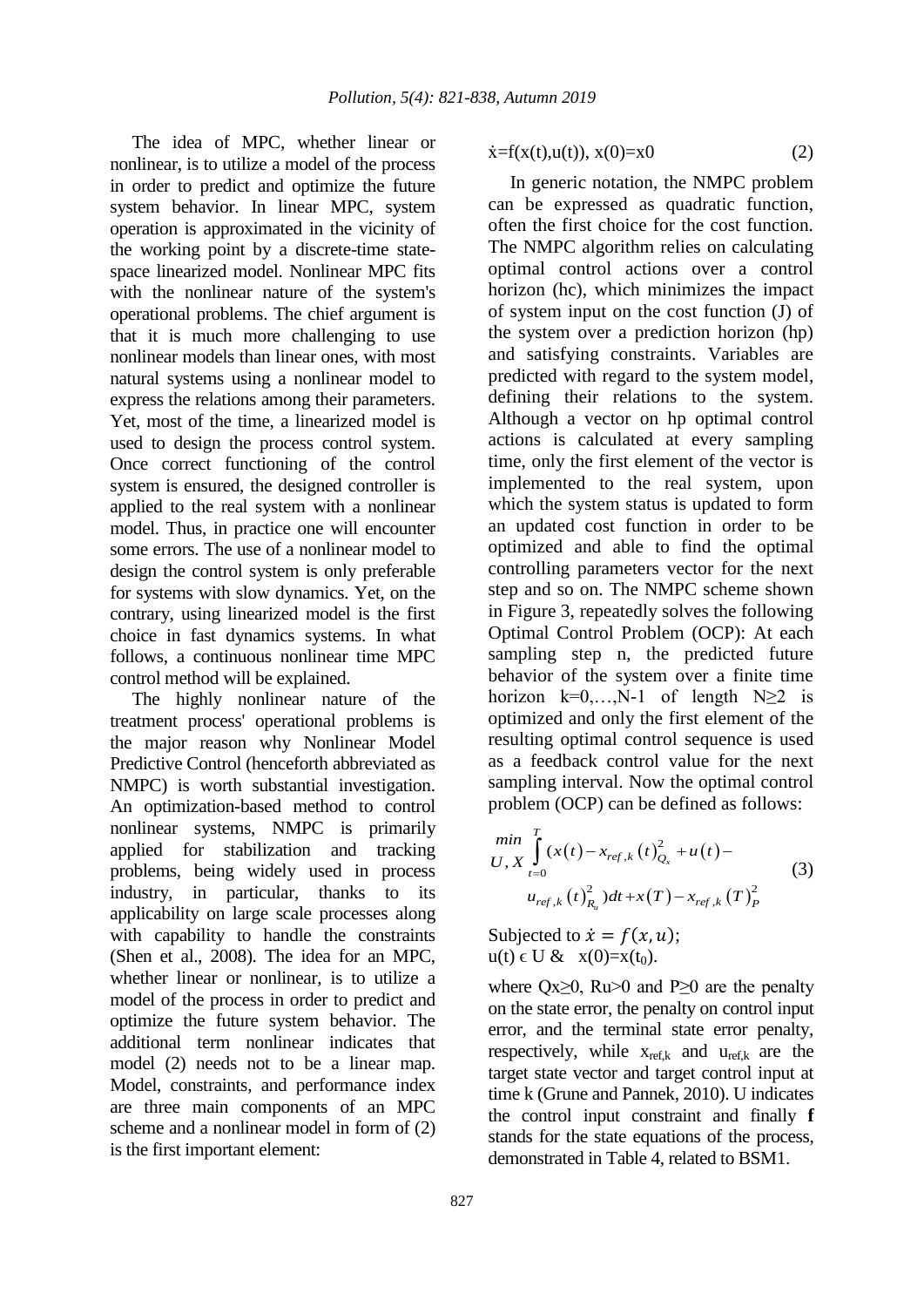

**Fig. 3. Flowchart of NMPC algorithm**

Due to slow dynamics of the process, there is more time to compute control commands. Therefore, the performance criterion is considered the least control effort. According to Equation (3), sum of the three positive terms is the smallest value, each inclined towards zero and one should keep both x and u variations around this value, meaning that the system state is near the equilibrium point and the actuators are used as little as possible to consume less energy. Therefore, the system cost function is composed of two parts, one trying to maintain the state of the system around the balance point which preserves it with the least control effort, while the other's concept in Equation (3) is a way of energy optimization. The aforementioned OCP needs to be solved repeatedly by means of implicit approaches. Direct methods techniques such as Runge-Kutta or Euler have attracted particular attention

to address OCPs. Hybrid implicit Runge-Kutta order 4 and Euler are employed to forward simulation of the system dynamics along the interval. In this way, the computation time can be improved (Hasanlou et al., 2018). Furthermore, Genetic Algorithm (GA) method is used to solve the optimization process.

### **RESULTS AND DISCUSSION**

This section compares the implemented control configurations, proposed in the previous section, with the results from other related works. Here, the results were obtained, through MATLAB implementation, described in Alex et al. (2008) and the NMPC controllers got identified, using direct coding in this software. Such controllers consider more general optimal control problems (OCPs) than the ones, penalizing the distance to a desired reference solution (Grune and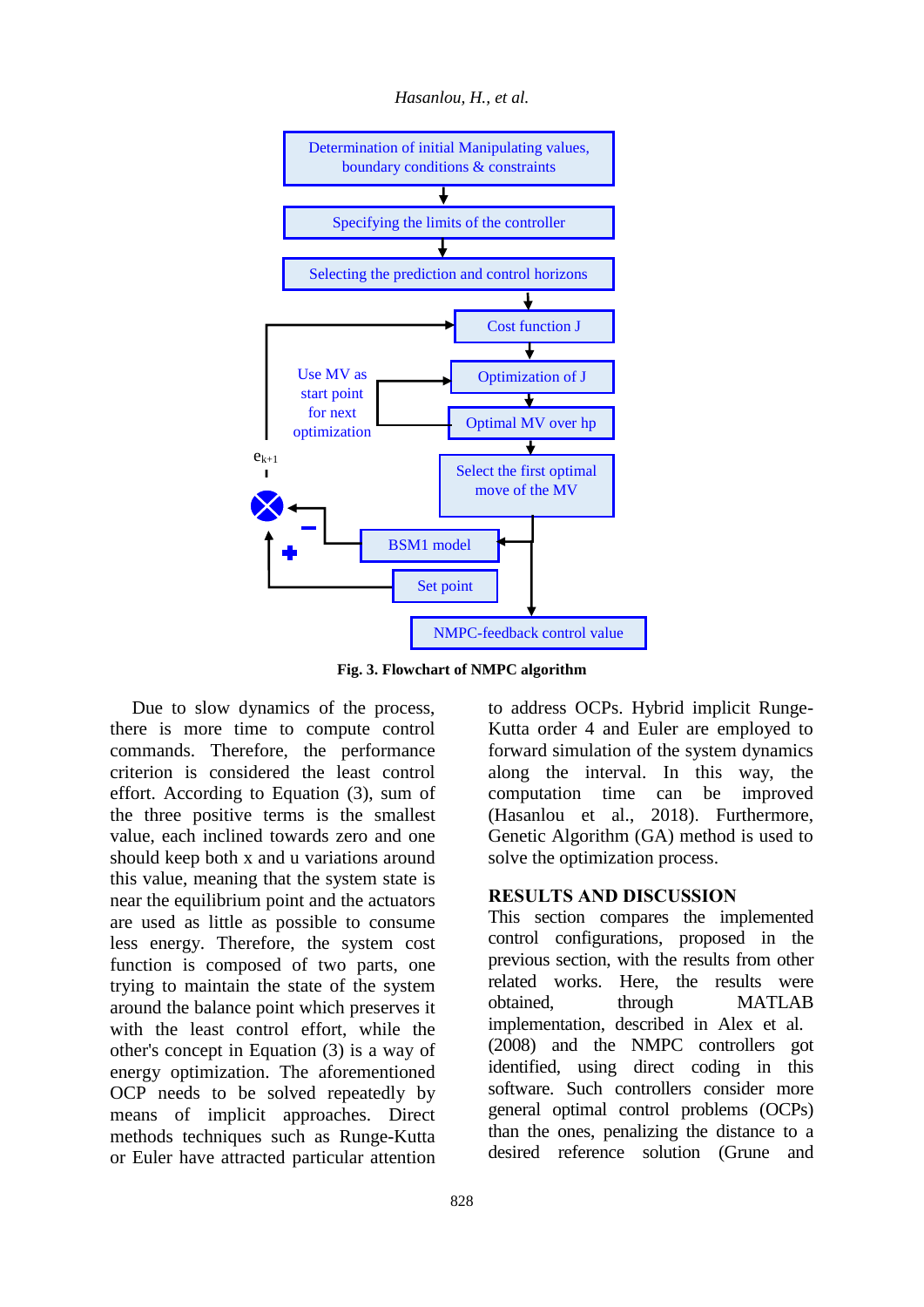Pannek, 2010). The WWTP, illustrated in Figure 1, was represented by a nonlinear model in the state-space form with 145 state variables. The same sensors and actuators, defined within the BSM1, were also applied, though it was assumed that the dissolved oxygen sensors were ideal with no delay and noise. Prediction horizon (hp) and control horizon (hc) proved to be the significant factors, affecting NMPC performance, with the selected values for tuning the controllers being  $hp = 7$  and  $hc = 3$ . It should be noted that only a slight change might be noted in the results with different values of hp and hc,

since these values were not critical and could be slightly changed with similar results. The assessment took place in two levels. The first one concerned the control performance, serving as evidence for proper application of the proposed control strategy, assessed by the Integral of the Square Error (ISE) criterion. The second one, however, provided the measures for the impact of the control strategy on plant performance, and included the Effluent Quality Index (EQI) and Overall Cost Index (OCI). Table 6 gives the performance assessment criteria definition with the used indices being as follows:

$$
OCI = AE + PE + 5SP + 3.EC + ME
$$
\n
$$
1 \tanh(2s \, ds)
$$
\n
$$
1 \tanh(2s \, ds)
$$
\n
$$
1 \tanh(2s \, ds)
$$
\n
$$
1 \tanh(2s \, ds)
$$
\n
$$
1 \tanh(2s \, ds)
$$
\n
$$
1 \tanh(2s \, ds)
$$
\n
$$
1 \tanh(2s \, ds)
$$
\n
$$
1 \tanh(2s \, ds)
$$
\n
$$
1 \tanh(2s \, ds)
$$
\n
$$
1 \tanh(2s \, ds)
$$
\n
$$
1 \tanh(2s \, ds)
$$
\n
$$
1 \tanh(2s \, ds)
$$
\n
$$
1 \tanh(2s \, ds)
$$
\n
$$
1 \tanh(2s \, ds)
$$
\n
$$
1 \tanh(2s \, ds)
$$
\n
$$
1 \tanh(2s \, ds)
$$
\n
$$
1 \tanh(2s \, ds)
$$
\n
$$
1 \tanh(2s \, ds)
$$
\n
$$
1 \tanh(2s \, ds)
$$
\n
$$
1 \tanh(2s \, ds)
$$
\n
$$
1 \tanh(2s \, ds)
$$
\n
$$
1 \tanh(2s \, ds)
$$
\n
$$
1 \tanh(2s \, ds)
$$
\n
$$
1 \tanh(2s \, ds)
$$
\n
$$
1 \tanh(2s \, ds)
$$
\n
$$
1 \tanh(2s \, ds)
$$
\n
$$
1 \tanh(2s \, ds)
$$
\n
$$
1 \tanh(2s \, ds)
$$
\n
$$
1 \tanh(2s \, ds)
$$
\n
$$
1 \tanh(2s \, ds)
$$
\n
$$
1 \tanh(2s \, ds)
$$
\n
$$
1 \tanh(2s \, ds)
$$
\n
$$
1 \tanh(2s \, ds)
$$
\n
$$
1 \tanh(2s \, ds)
$$
\n
$$
1 \tanh(2s \, ds)
$$
\n
$$
1 \tanh(2s \, ds)
$$
\n
$$
1 \tanh(2s \, ds)
$$

$$
OCI = AE + PE + 5SP + 3.EC + ME
$$
\n
$$
EQI = \frac{1}{T \times 1000} \int_{t=21 \text{ days}}^{t=28 \text{ days}} (B_{SS} T S S_e(t) + B_{COD} . COD_e(t) + B_{BOD5} . BOD5_e + B_{Nkj} . TKN_e(t) + B_{NO} . S_{NOe}(t)) Q_e(t) dt
$$
\n
$$
1^{t=28 \text{ days}}.
$$
\n(4)

PE = 
$$
\frac{1}{T} \int_{t=21 \text{ days}}^{t=28 \text{ days}} (0.004.Q_a(t) + 0.008.Q_r(t) + 0.05.Q_w(t)) dt
$$
 (6)

$$
AE = \frac{S_O^{sat}}{T.1.8.1000} \int_{t=21 \text{ days}}^{t=28 \text{ days}} \sum_{i=1}^{days} V_i.K_L a_i(t).dt
$$
  
SP -  $\frac{1}{T} \int_{TSS}^{21} (14 \text{ days}) - TSS \left(7 \text{ days}\right) + TSS \left(14 \text{ days}\right) - TSS \left(7 \text{ days}\right) + \int_{TSS}^{14 \text{ days}} TSS \cdot Q \cdot dt$  (8)

$$
AE = \frac{1}{T.1.8.1000} \int_{t=21 \text{ days}} \sum_{i=1}^{V_i \cdot K_L a_i(t).dt} (1)
$$
\n
$$
SP = \frac{1}{T} \left( TSS_a (14 \text{ days}) - TSS_a (7 \text{ days}) + TSS_s (14 \text{ days}) - TSS_s (7 \text{ days}) + \int_{7 \text{ days}}^{14 \text{ days}} TSS_w Q_w dt \right)
$$
\n(8)

$$
\text{EC} = \frac{COD_{EC}}{T.1000} \int_{7 \, days}^{14 \, days} \left( \sum_{i=1}^{n} q_{EC} \right) dt \tag{9}
$$

$$
ME = \frac{24}{T} \int_{7 \, days}^{14 \, days} \sum_{i=1}^{5} \left[ 0.005 N_i \, \text{if} K_L a_i \left( t \right) < 20 d^{-1} \, otherwise \, 0 \right] \tag{10}
$$

#### **Table 6. Criteria definitions, used in the performance assessment formula and Bi values**

|                                                       | <b>Definition</b><br>Formula                                                               |
|-------------------------------------------------------|--------------------------------------------------------------------------------------------|
| Total effluent suspended solids (TSSe)                | $0.75(X_{Se}+X_{BHe}+X_{BA,e}+X_{P,e}+X_{Le})$                                             |
| Required effluent Chemical oxygen demand (CODe)       | $S_{S,e}+S_{I,e}+X_{S,e}+X_{I,e}+X_{BH,e}+X_{BA,e}+X_{P,e}$                                |
| Required effluent Biochemical oxygen demand $(BOD5)$  | $0.25(S_{S,e}+X_{S,e}+(1-f_P)(X_{BH,e}+X_{BA,e}))$                                         |
| Total kjeldahl nitrogen content (TKNe)                | $S_{NH,e} + S_{ND,e} + X_{ND,e} + i_{XB}(X_{BH,e} + X_{BA,e}) + i_{XP}(X_{P,e} + X_{I,e})$ |
| Effluent nitrate nitrogen $(NOe)$                     | $S_{NO,e}$                                                                                 |
| Total effluent nitrogen $(N_{\text{tot,e}})$          | $TKN_e + S_{NO,e}$                                                                         |
| Total sum of suspended solids of reactors and settler | $TSS_{a}+TSS_{s}$                                                                          |
| Weighting factor of $B_{SS}$                          |                                                                                            |
| Weighting factor of $B_{\rm{COD}}$                    |                                                                                            |
| Weighting factor of $B_{\text{BOD5}}$                 | ∍                                                                                          |
| Weighting factor of $B_{TKN}$                         | 30                                                                                         |
| Weighting factor of $B_{NO}$                          | 10                                                                                         |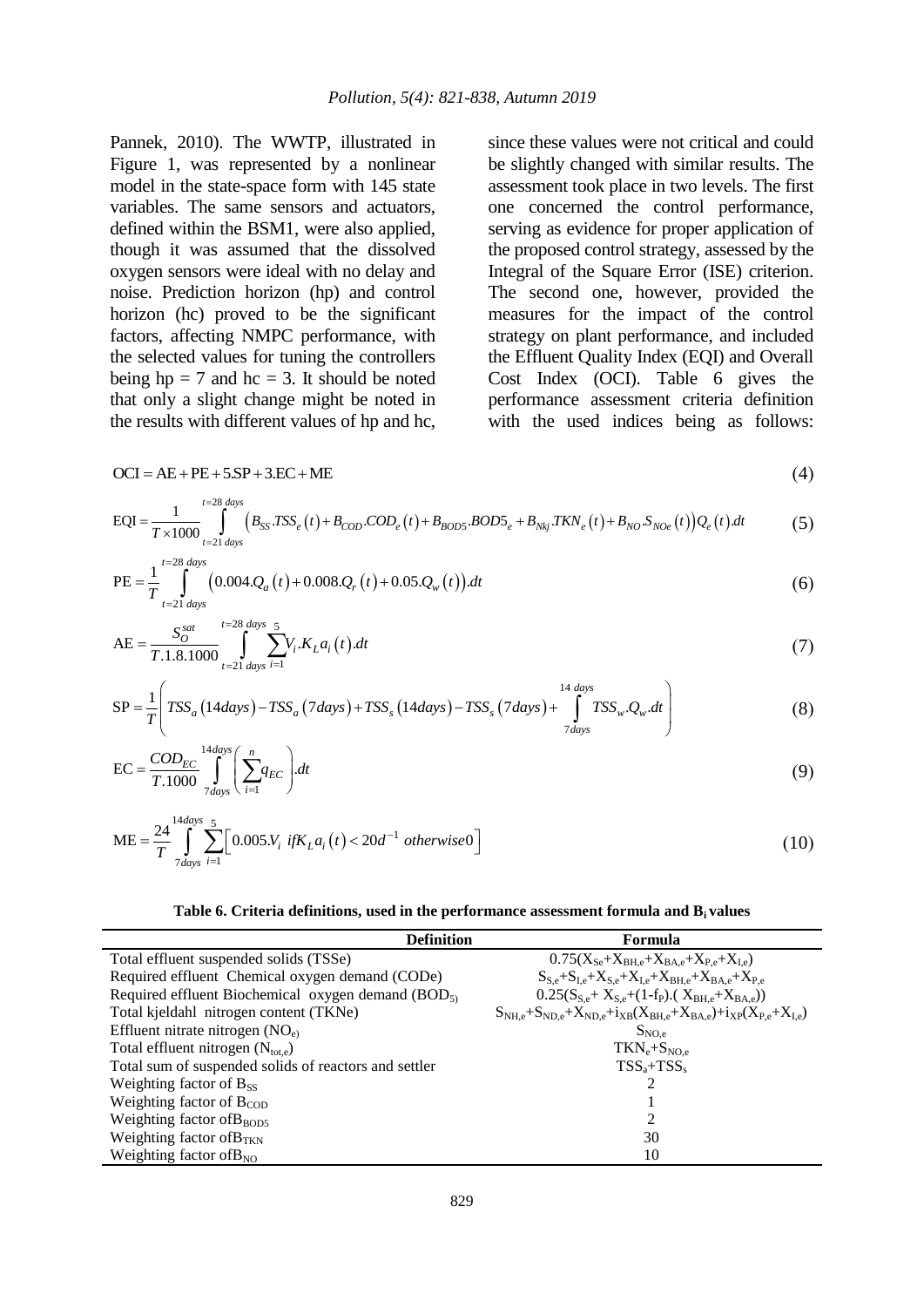Most environmental issues, caused by wastewater, are related to its nitrogen and phosphorus contents. BSM1 suffers from an anaerobic reactor; therefore, the effect of one of the most important parameters of wastewater, phosphorus, was not studied at all. Consequently, the control system focused on nitrogen-containing parameters. Taking full advantage of the process model in the structure of the control system played a significant role in maintaining the standard of discharge to receptive bodies. The more accurate the model, the better the results.

To compare the trajectory tracking of each controller, Figure 4 shows the performance of the two control schemes under three external disturbances. As it can be seen, there was no significant difference between PI controllers' performance in the three weather conditions and the NMPC outperformed the default PI. Clearly, the set point tracking, implemented in the NMPC or other predictive controllers, greatly improved the performance of the proposed control strategies.



**Fig. 4. Performance of NMPC (solid black line) and default PI (blue dashed line) controllers in different**  weather conditions for  $S_{0.5}$  and  $S_{N0.2}$  control; the red line is the set point.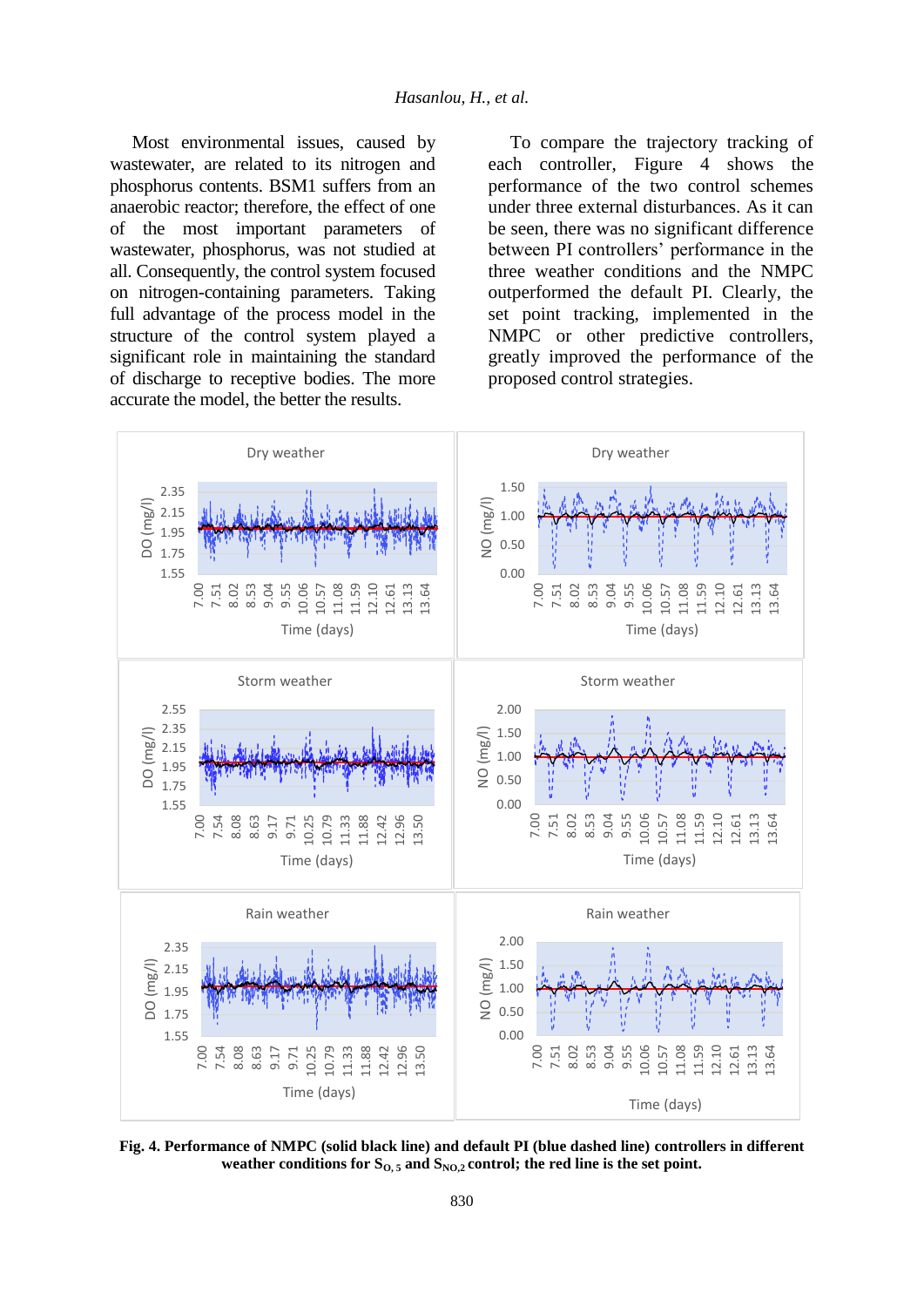





**Fig. 5. Manipulated inputs in different weather conditions**

What is quite noticeable from Figure 5 a, is the wide range of changes in the internal recycle flow rate values at the presence of system disturbances. The maximum flow rate under normal operating conditions was about 45000  $(m<sup>3</sup>/d)$ , while in rainy weather conditions this amount was approximately twice the normal rate. Although a large range of variation was considered for this variable, the saturation limit was reached more often

than not. From a practical point of view, the capacity of the sludge transmission line and pumping system was somewhat clear; to overcome this problem a backup transmission line can be considered in parallel with the main line. The more frequently is the equipment turned on and off, the longer they work efficiently. In spite of the wide range of changes in this control parameter, this large domain got significantly reduced and confined.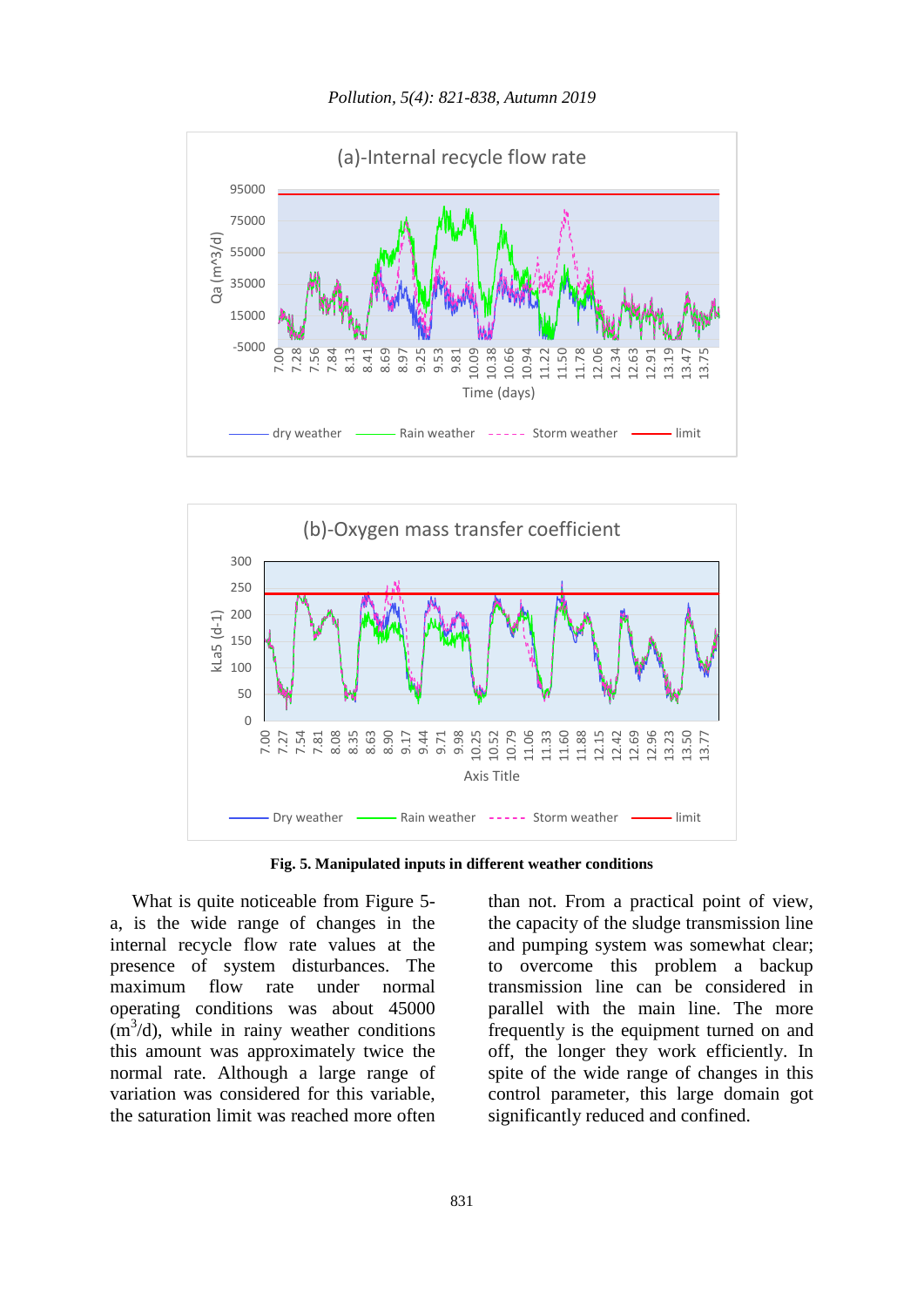*Hasanlou, H., et al.*



**Fig. 6. Instantaneous EQ, given by NMPC (solid line) and PI (dashed line) in three weather conditions**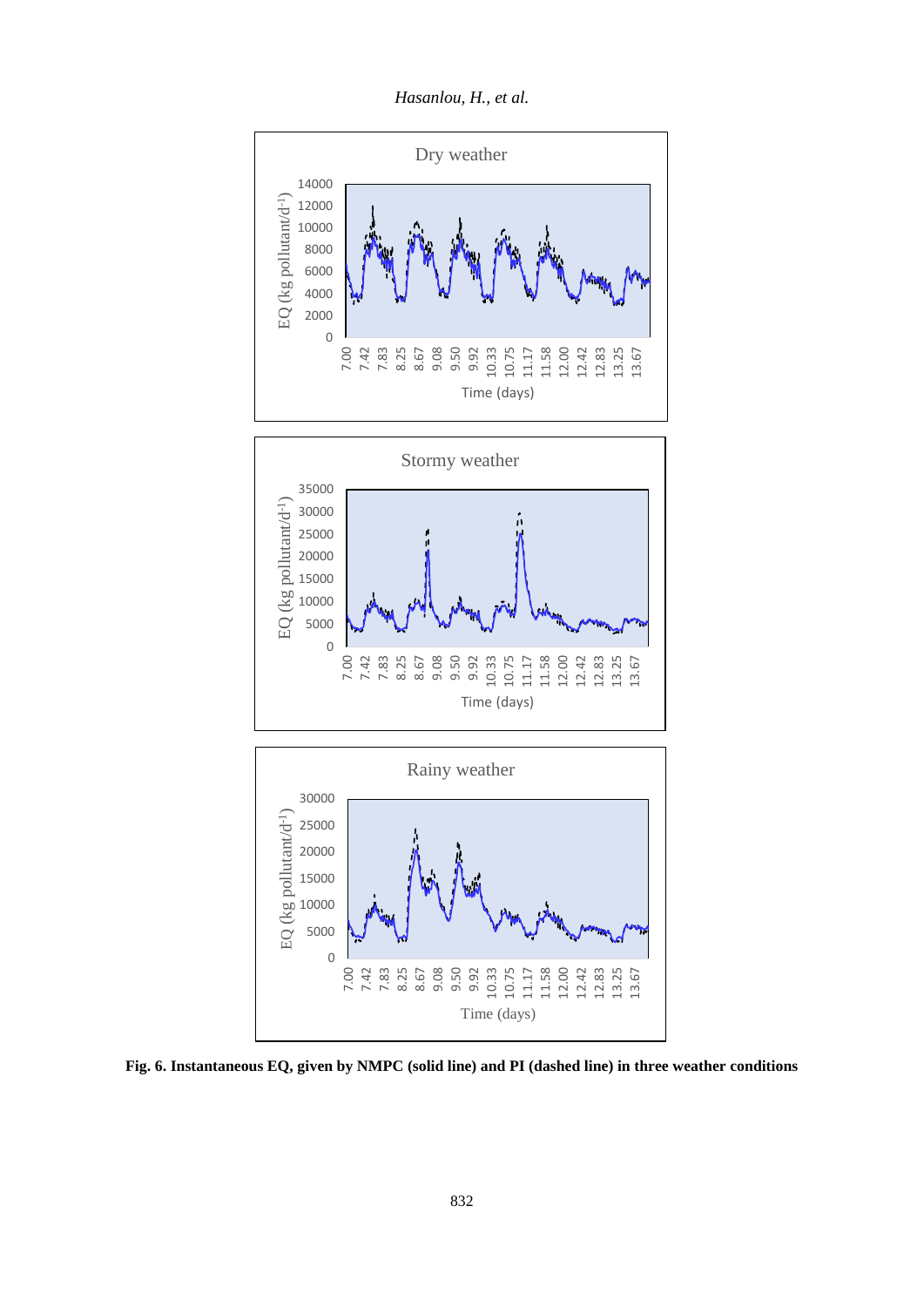*Pollution, 5(4): 821-838, Autumn 2019*



**Fig. 7. Effluent parameters concentration in different weather disturbances for NMPC (solid line) and PI (dashed line)**

By means of the proposed NMPC scheme, the specified limit was never reached. Unlike Qa, the  $k<sub>L</sub>$ a5's values were

approximately close to one another in various weather conditions, except for the stormy condition, in which the bound was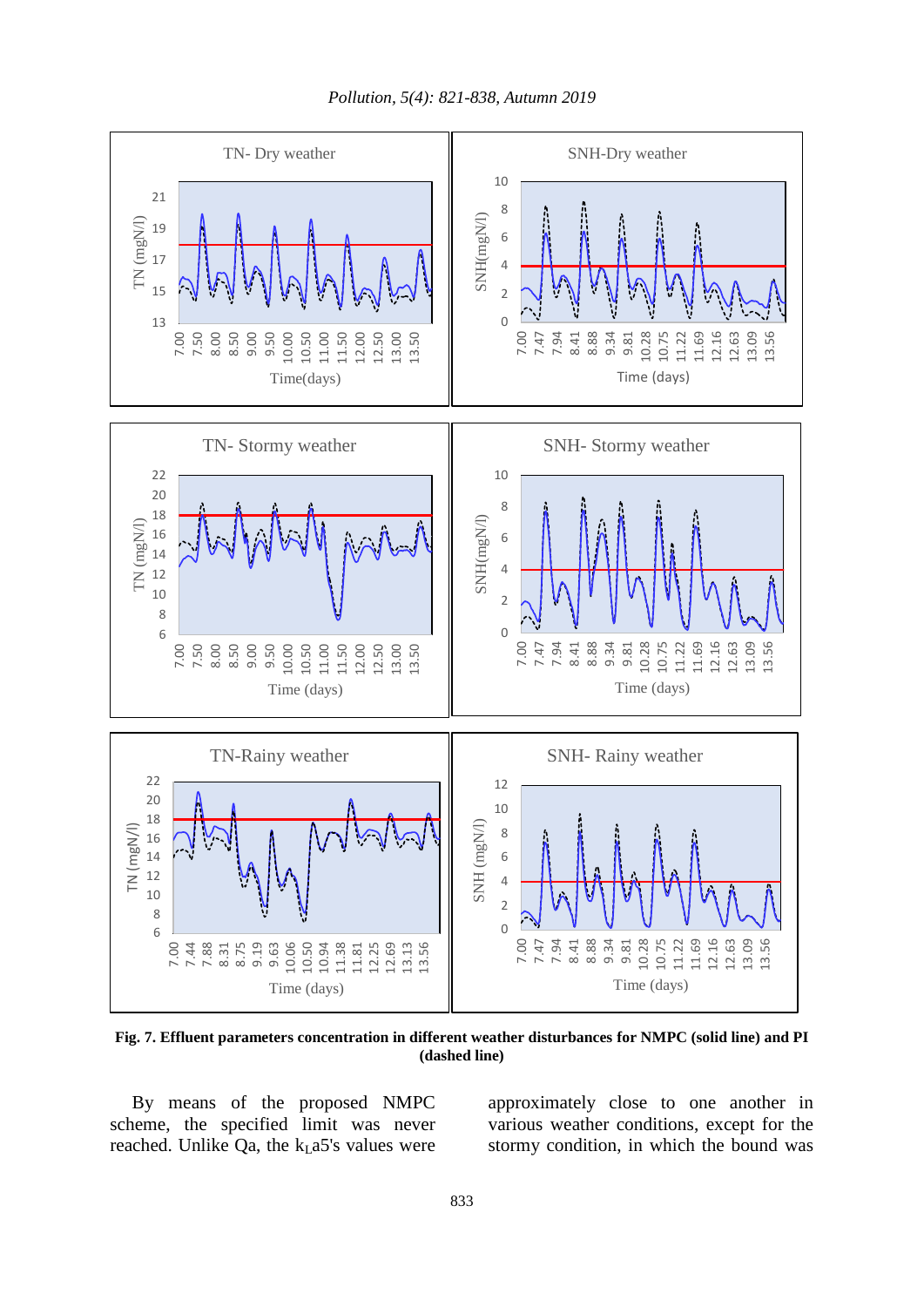never reached during the same period (Figure 5-b). As a result, aeration equipment were not in any serious trouble.

The Effluent Quality (kg pollution unit/d) is defined as the daily average of weighted summation of compounds that have a major influence on the quality of the receiving water (Copp et al., 2002). This index is typically considered as an important indicator of the performance of control systems. Figure 6 compares trajectories of the instantaneous EQ given by the NMPC and the PI control under different weather conditions. From this figure, it can be seen that the NMPC gives better EQ under external disturbances but changing the type of the controller will not change this index much.

According to figure 7, the concentrations of total nitrogen and ammonia nitrogen have oscillating state. This is due to changes in the characteristics of the input sewage during over a week or even in a day. Three parameters including: COD, BOD5 and TSS meet the related standard limits by default PI controllers (Hasanlou et al., 2018). In addition to reducing the concentration of parameters at the courier points, the number of violations of the standard limits is also reduced. This trend is visible in all three weather disturbances. As expected, the exact tracking of the set points has put its impact on the process outputs. The comparison aims to highlight the benefits of full system dynamics consideration and its effect on the WWTP performances. The detailed results of controller performance assessment comparison and total WWTP performance assessment are shown in Table 7 and Table 8.

|                        | (Henze et al. 2008)<br>$\mathbf{I}$ | <b>NNIPC</b> | $\mathrm{Muler}$ et al. 2014)<br>MPC | (Santin et al. 2015)<br>Hierarchical<br>MPC+ff | (Muller et al. $2014$ )<br>EMPC | (Santin et al. 2015)<br>ĂP<br>$C+$ fuzzy |
|------------------------|-------------------------------------|--------------|--------------------------------------|------------------------------------------------|---------------------------------|------------------------------------------|
| Dry weather            |                                     |              |                                      |                                                |                                 |                                          |
| $AE$ (kWh/d)           | 3698.34                             | 3691.04      | 3692.93                              |                                                | 3690.73                         |                                          |
| $PE$ (kWh/d)           | 241.03                              | 289.15       | 243.83                               |                                                | 307.01                          |                                          |
| SP for disposal (kg/d) | 2440.61                             | 2439.75      | 2439.97                              |                                                | 2441.37                         |                                          |
| EQI (kg pollutants/d)  | 6123.02                             | 5938.29      | 6022.64                              | 6048.25                                        | 5671.86                         | 5910.83                                  |
| <b>OCI</b>             | 16382.40                            | 16418.94     | 16376.59                             | 16382.97                                       | 16493.88                        | 16242.97                                 |
| Storm weather          |                                     |              |                                      |                                                |                                 |                                          |
| $AE$ (kWh/d)           | 3720.92                             | 3709.81      | 3715.15                              |                                                | 3791.25                         |                                          |
| PE(kWh/d)              | 265.20                              | 317.36       | 271.07                               |                                                | 322.33                          |                                          |
| SP for disposal (kg/d) | 2605.49                             | 2606.51      | 2606.49                              |                                                | 2609.14                         |                                          |
| EQI (kg pollutants/d)  | 7220.72                             | 6904.59      | 7173.62                              | 7132.60                                        | 6819.67                         | 7022.25                                  |
| <b>OCI</b>             | 17253.57                            | 17299.72     | 17258.66                             | 17261.39                                       | 17438.11                        | 17243.73                                 |
| Rain weather           |                                     |              |                                      |                                                |                                 |                                          |
| $AE$ (kWh/d)           | 3671.35                             | 3708.12      | 3667.87                              |                                                | 3808.71                         | 3044.92                                  |
| $PE$ (kWh/d)           | 285.26                              | 303.53       | 291.39                               |                                                | 333.17                          | 298.34                                   |
| SP for disposal (kg/d) | 2357.59                             | 2358.01      | 2357.03                              |                                                | 2359.1                          | 2439.26                                  |
| EQI (kg pollutants/d)  | 8184.73                             | 7978.45      | 8233.04                              | 8090.29                                        | 7895.52                         | 8072.5                                   |
| <b>OCI</b>             | 15984.55                            | 16041.7      | 15984.41                             | 15990.85                                       | 16212.37                        | 15780.83                                 |

**Table 7. Results of different control schemes for three weather conditions.**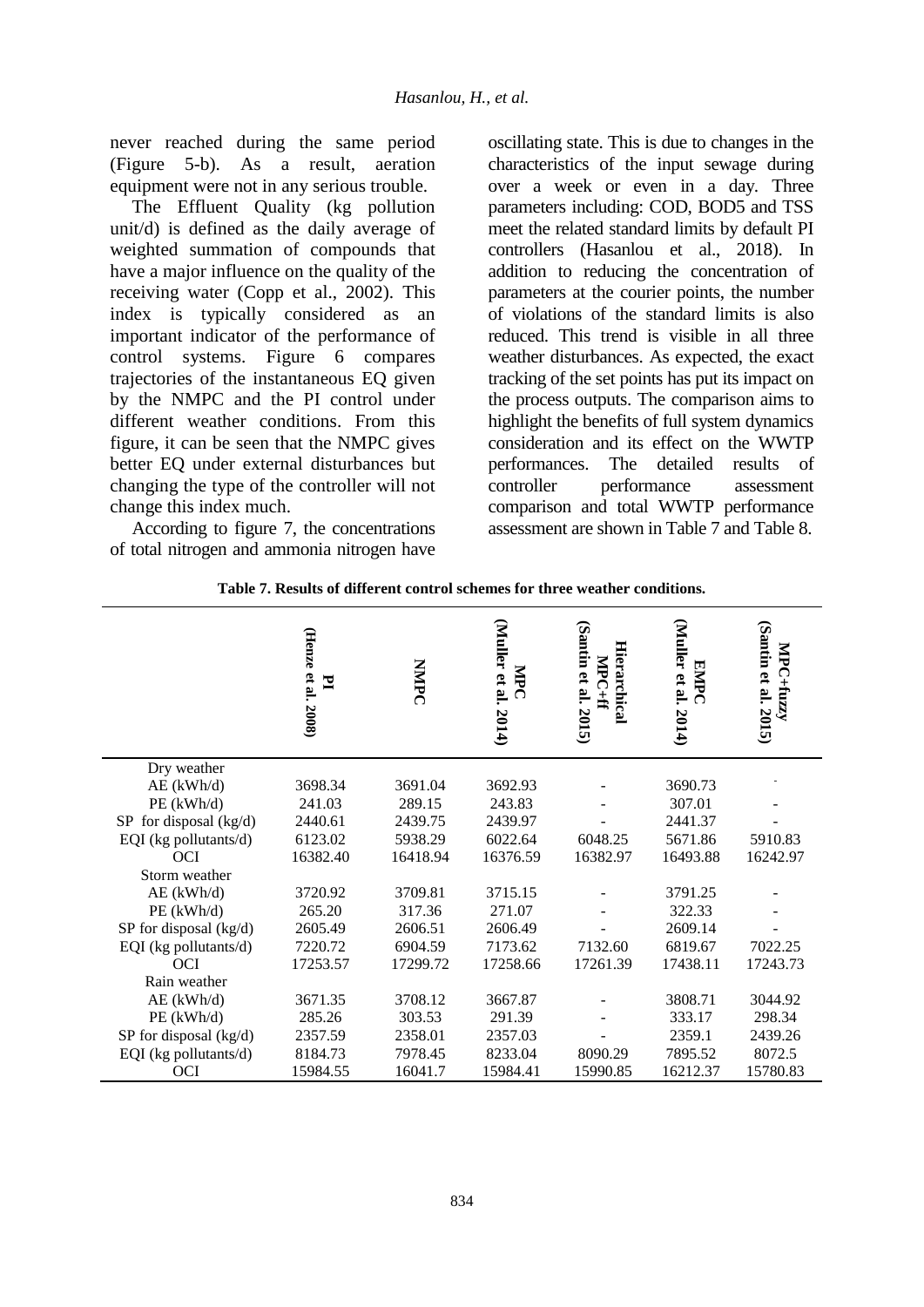|                                                      | $S_{0,5}$ control                                                             |                           |                             | $S_{NO,2}$ control                         |                     |                                                                         |  |
|------------------------------------------------------|-------------------------------------------------------------------------------|---------------------------|-----------------------------|--------------------------------------------|---------------------|-------------------------------------------------------------------------|--|
|                                                      | $(\mathtt{mg}(\text{-}\mathrm{COD})/\mathrm{l})^{2*}\mathrm{d}$<br><b>ISE</b> | $(10\%(-COD))^{*}$<br>IAE | $(mg(-COD)/I)$<br>mean( e ) | $(\rm m\,g\,N\,)^{2*}\rm d)$<br><b>ISE</b> | $(mg Nl)*d)$<br>IAE | $\begin{array}{c} \textbf{(mean([e])} \\ \textbf{(mg NII)} \end{array}$ |  |
| Dry Weather                                          |                                                                               |                           |                             |                                            |                     |                                                                         |  |
| <b>NMPC</b>                                          | 0.0033                                                                        | 0.1192                    | 0.0177                      | 0.0152                                     | 0.2536              | 0.0377                                                                  |  |
| PI<br>(Henze et al. 2008)<br>Hierarchical            | 0.083975                                                                      | 0.58831                   | 0.084044                    | 0.56897                                    | 1.4348              | 0.20497                                                                 |  |
| $MPC + ff^*$<br>(Santin et al. 2015)                 | 0.00067                                                                       | 0.047                     | 0.0068                      | 0.0013                                     | 0.067               | 0.0096                                                                  |  |
| <b>EMPC</b><br>(Muller et al. 2014)                  |                                                                               | 7.72791                   |                             |                                            | 8.07046             |                                                                         |  |
| <b>MPC</b><br>(Muller et al. 2014)                   |                                                                               | 0.01314                   |                             |                                            | 0.02758             |                                                                         |  |
| MPC+fuzzy<br>(Santin et al. 2015)                    |                                                                               |                           |                             |                                            |                     |                                                                         |  |
| Storm weather<br><b>NMPC</b>                         | 0.0033                                                                        | 0.1222                    | 0.0182                      | 0.0347                                     | 0.3995              | 0.0594                                                                  |  |
| PI<br>(Henze et al. 2008)                            | 0.0789                                                                        | 0.5660                    | 0.0809                      | 0.7880                                     | 1.6785              | 0.2398                                                                  |  |
| Hierarchical<br>$MPC + ff^*$<br>(Santin et al. 2015) |                                                                               |                           |                             |                                            |                     |                                                                         |  |
| <b>EMPC</b><br>(Muller et al. 2014)                  |                                                                               |                           |                             |                                            |                     |                                                                         |  |
| <b>MPC</b><br>(Muller et al. 2014)<br>MPC+fuzzy      |                                                                               |                           |                             |                                            |                     |                                                                         |  |
| (Santin et al. 2015)<br>Rain weather                 |                                                                               |                           |                             |                                            |                     |                                                                         |  |
| <b>NMPC</b><br>PI                                    | 0.0041                                                                        | 0.1369                    | 0.0203                      | 0.0208                                     | 0.2976              | 0.0442                                                                  |  |
| (Henze et al. 2008)<br>Hierarchical                  | 0.0747                                                                        | 0.5567                    | 0.0795                      | 0.7944                                     | 1.7349              | 0.2478                                                                  |  |
| $MPC + ff^*$<br>(Santin et al. 2015)                 |                                                                               |                           |                             |                                            |                     |                                                                         |  |
| <b>EMPC</b><br>(Muller et al. 2014)                  |                                                                               |                           |                             |                                            |                     |                                                                         |  |
| <b>MPC</b><br>(Muller et al. 2014)                   |                                                                               |                           |                             |                                            |                     |                                                                         |  |
| MPC+fuzzy<br>(Santin et al. 2015)                    |                                                                               |                           |                             |                                            |                     |                                                                         |  |

#### **Table 8. Performance comparison of SO,5 and SNO,2 control indifferent control schemes for three weather conditions.**

\* The units of the criteria are not mentioned in the article.

As it is clear in Table 7, the five MPC schemes have remarkable improvement and very comparable in the results in comparison with the default PI. It should be noted that the results of all predictive control schemes are close to each other and there is no significant difference between them. This item is visible in all three disturbances results and no control scheme has absolute superiority.

For a more comprehensive comparison, some related referenced papers have been compared with the proposed NMPC control scheme for different weather disturbances in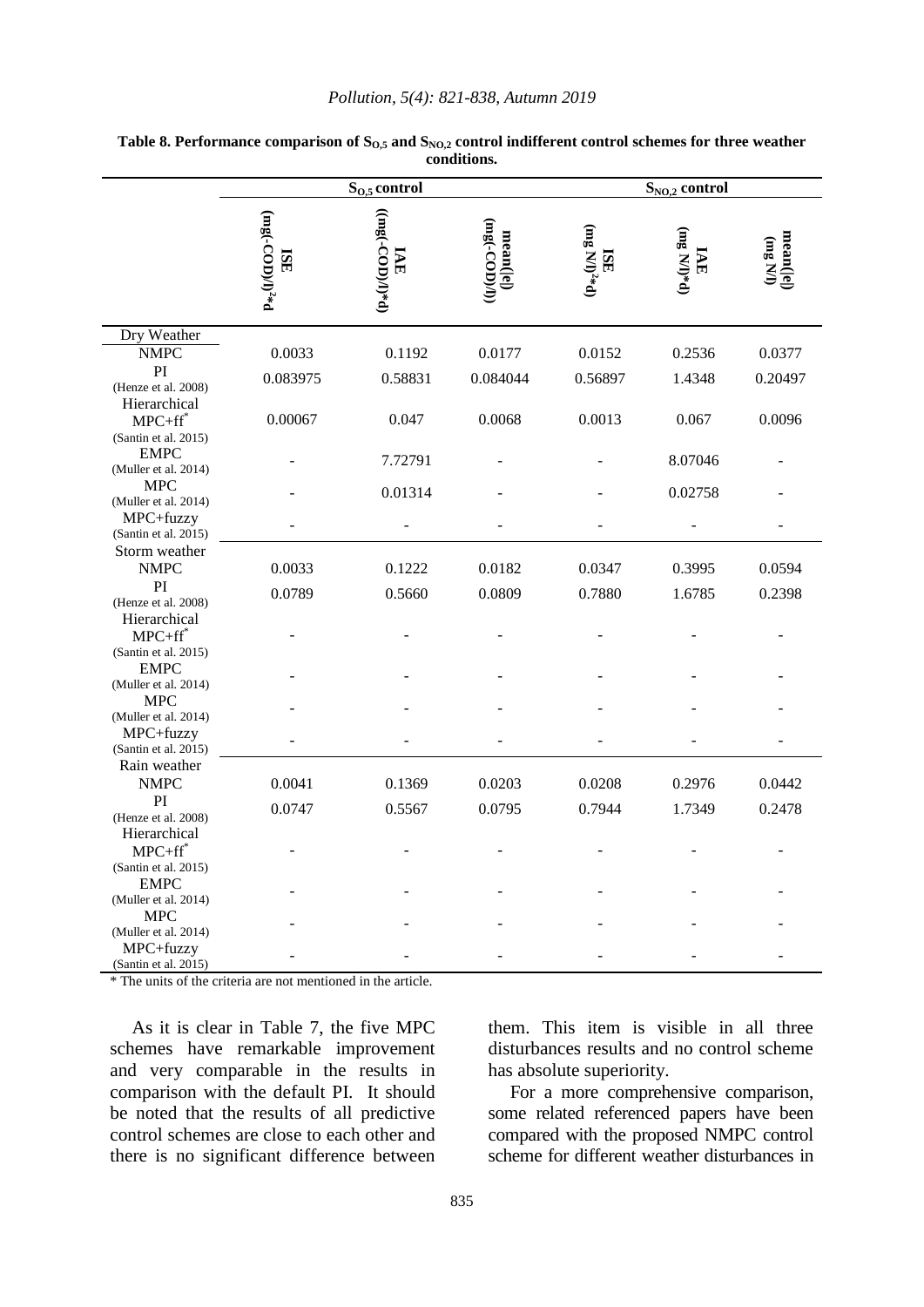Table 8. Three statistical criteria have been considered in addition to allow the comparison with more papers that use the original version of BSM1. Integral of Square Error (ISE), Integral of absolute error (IAE) and average of the absolute error (mean (|e|)) (Alex et al., 2008). The performance of NMPC in all weather conditions is better than the default PI. Unfortunately, these three criteria have not been calculated in related works and only the results of the dry weather disturbance are available. An important issue to be considered is some control schemes are justified only theoretically, although they have good results. As long as the range of mechanical equipment performance is limited, they will have a longer lifespan, less depreciation and operation and maintenance and operation costs will be lower. Also, the frequency of switching on and off the mechanical equipment has a significant effect on the energy consumption and lifetime of the devices. For instance pumps, which are one of the most important mechanical devices in a treatment plants, have limited range of performance. This issue can be solved by defining an Index which includes factors such as: hours of operation, range of performance, life span and depreciation in calculation of OCI.

## **CONCLUSION**

Finding the optimal operation conditions for the activated sludge process is the main goal of controlling urban wastewater treatment plants. Taking full advantage of process model plays a significant role to achieve this goal. In this study, the steps of building BSM1 were presented clearly and two of the most important ambiguities of the model, initial values inside the reactors and the clarifier layers for starting the static simulation and appropriate solvers for numerical methods in different simulation steps were answered. Applying more than one numerical solution to solving the simulation model reduces the amount of

additional calculus and time significantly which is very important in predictive controlling systems.

Due to slow dynamics of the treatment process, model based predictive control systems are an appropriate option for applying process control strategies. So the NMPC control procedure was defined and compared with four recent predictive control schemes and the default PI controllers of BSM1. Exploiting of full dynamic of the process helps to more precisely examine the process control behavior. Moreover, the damper property of predictive control schemes against external disturbances plays an effective role in meeting the standard wastewater discharge. The results of the simulations indicate that the proposed control strategies do not necessary have a positive effect on all effluent process parameters and in some cases they also have reverse effects. It's almost impossible to control all process parameters simultaneously.

In spite of the mentioned theoretical developments and real applications of predictive control systems in various processes; no successful practical application of this kind of controllers have been reported in urban treatment plants. So, one cannot definitely comment on the superiority of the particular type of them. To evaluate the effectiveness of the proposed control scheme in real application, it is suggested that an index be defined as Maintenance & Operation Index (MOI) including factors such as: hours of operation, range of performance, life span and depreciation be considered in the OCI calculation.

The performances of all predictive control schemes are much better than the default PI but, what is more important than anything else is the ability to use the proposed control scheme in real systems. Due to the fact that there are several limitations in real application especially the constraints associated with the equipment. Finally, it should be noted that in default PI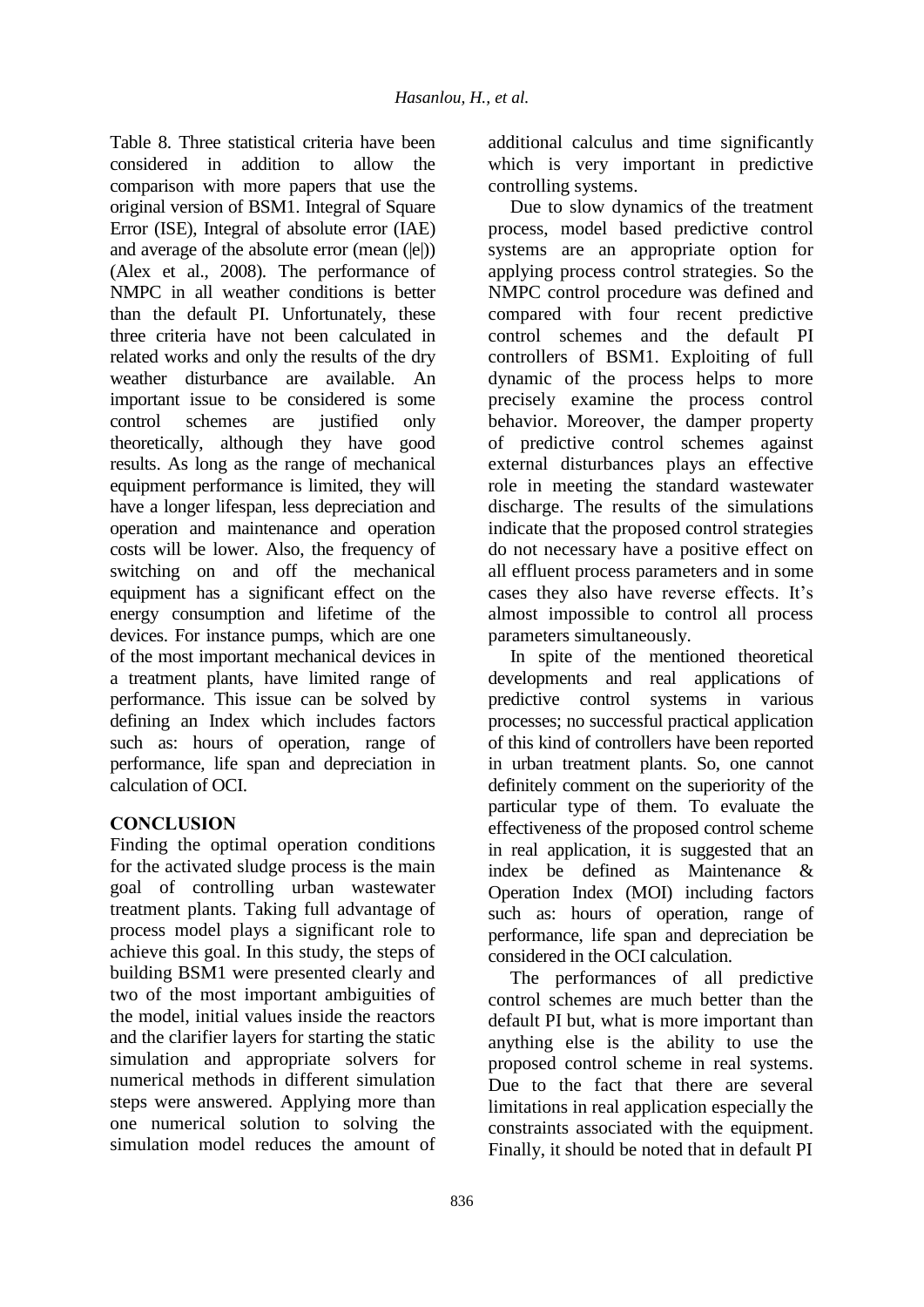controllers, from 28 days of simulation, we only have access to the results of the last seven days, from the  $21<sup>st</sup>$  to  $28<sup>th</sup>$  day. Consequently, in order to compare predictive controllers, it's necessary to determine the same conditions so that the results of more days can be used and if it is needed to simulate more than 28 days, can be acted as specified instruction.

### **ACKNOWLEDGEMENT**

The authors wish to thank IWA task group, the authors of the research papers that have been compared in this work and the reviewers for their insightful comments and Miss Talaye Tolouei. Finally the authors gratefully acknowledge the support of university of Tehran.

#### **REFERENCES**

Alex, J., Benedetti, L., Copp, J., Gernaey,K.V., Jeppsson, U., Nopens, I., Rieger, M. N. L., Rosen, C., Steyer, J. P.,Vanrolleghem, P. and Winkler, S. (2008). Benchmark simulation model no. 1. Technical report. Department of industrial electrical engineering and automation. Lund University.

Alvares, J. (2000). Nonlinear state estimation with robust convergence. J. Process Control, 10; 59-71.

Astrom, K. J. and Hagglund, T. (1995). PID controllers. 2<sup>nd</sup> edition. Research Triangle Park. USA.

Chachuat, B., Roche, N. and Latiffi, M. A. (2001). Dynamic optimization of small size wastewater treatment plant including nitrification and denitrification processes. Computer and Chemical Engineering, 25; 585-593.

Copp, I. B. (2002). The cost simulation benchmark: description and simulator manual (COST Action 624 and Action 682). Office for official publication of the European union. Luxembourg.

Francisco, M., Vega, P. and Revollar, S. (2011). Model predictive control of BSM1 benchmark of wastewater treatment processes: a tuning procedure. 50th IEEE conference on decision and control and European control conference. Orlando. FL.

Grune, L. and Pannek, J. (2010). Nonlinear model predictive control: Theory and Algorithms. 2<sup>nd</sup> edition. Springer.

Hahn, J. and Edgar, T. F. (2002). An improved method for nonlinear model reduction using balancing of empirical Grampians. Computer and Chemical Engineering, 26; 1379-1397.

Han, H. G., Wu, X. L. and Qiao, J. F. (2014). Nonlinear model predictive control for industrial process: An application to wastewater treatment process. IEEE Trans. Ind. Electron, 61; 1970-1980.

Hasanlou, H., Torabian, A., Mehrdadi, N., Kosari, A. R. and Aminzadeh, A. R. (2018). Determination of the Most Effective Process Control Parameters of Activated Sludge and Investigating the Process Performance in Unconventional Loading Using Hybrid Numerical Solution of BSM1. J Health Syst. Res., 14(3); 347-55.

Henze, M., Gujer, W., Mino, T. and Loesdrecht, M. V. (2000). Activated sludge models ASM1, ASM2, ASM2d and ASM3. Technical report. London. UK: IWA Publishing.

Jeppsson, U. and Olsson, G. (1993). Reduced order models for on-line parameters identification of the activated sludge process. Water Science and Technology, 28; 173-183

Julien, S., Babary, J. P. and Lessard, J. P. (1998). Theoretical and practical identifiability of a reduced order model in an activated sludge process doing nitrification and denitrification. Water Science and Technology, 37; 309-316.

Lee, T. T., Wang, F. Y. and Newell, R. B. (2002). Robust model-order reduction of complex biological processes. Journal of Process Control, 12; 807-821.

Lopez, T. (2000). Estimation y control no linear de reactors de copolimerizacion. Ph. D. thesis. Universidad Autonoma Metropolitana, Mexico.

Mulas, M. (2005). Modeling and control of activated sludge processes. Ph. D thesis. Universita DEGLI STUDI DI CAGLIARI. Spain.

Muller, M. A., Angeli, D. and Allgower, F. (2014). On the performance of Economic model predictive control with self-tuning terminal cost. J. Process Control, 24; 1179−1186.

Olsson, G. and Newell, B. (2002). Wastewater treatment systems- modelling. Diagnosis and control. IWA Publishing.

Olsson, G., Nielsen, M. K., Yuan, Z., Lyngaard-Jensen, A. and Steyer, J. P. (2005). Instrumentation, control and automation in wastewater systems. Technical Report 15. IWA Publishing.

Qin, S. J. and Badgwell, T. A. (2003). A survey of industrial model predictive control technology. Control Engineering Practice, 11; 733-764.